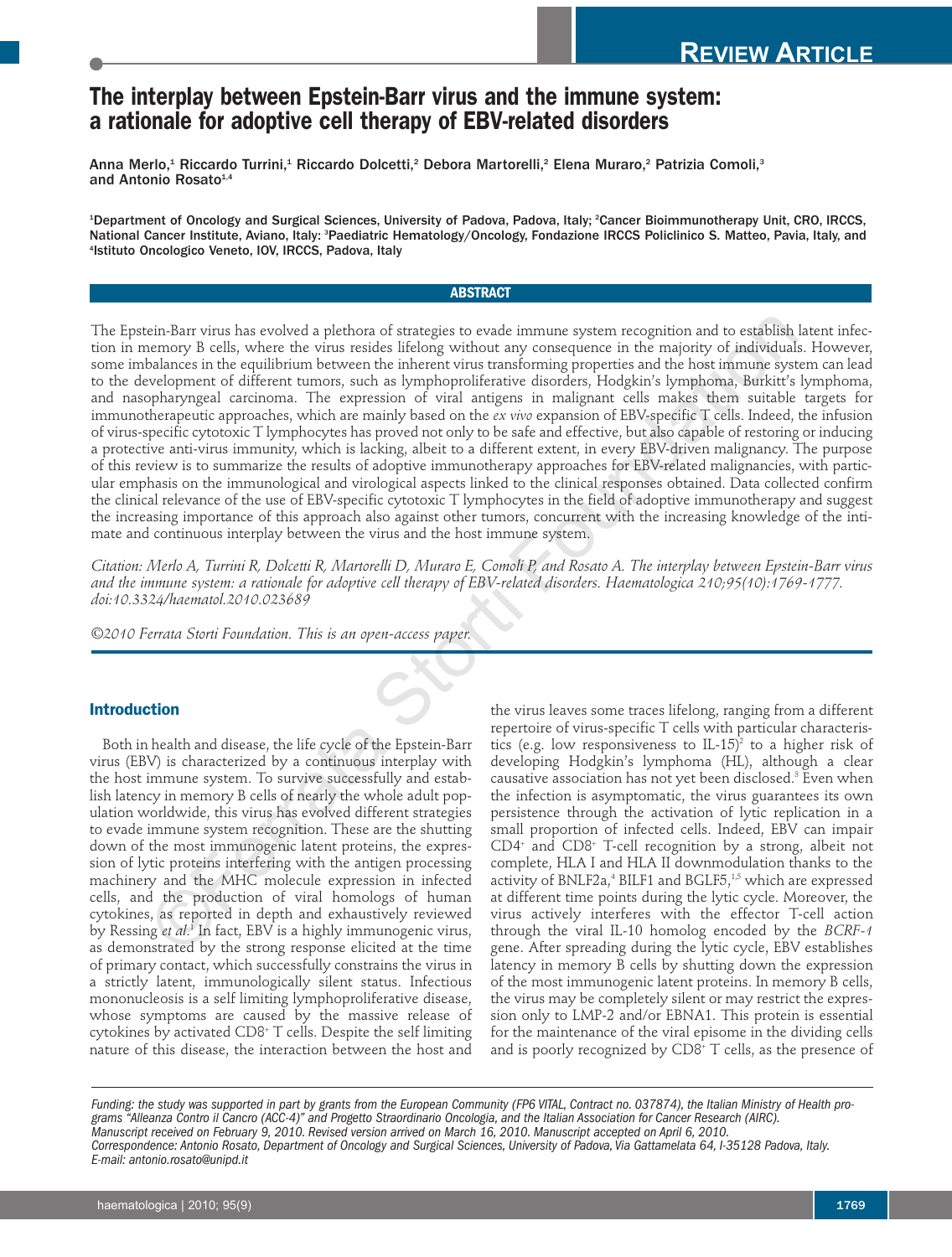a Gly/Ala repeat domain in its sequence reduces EBNA1 processing and presentation in the context of HLA class I molecules.<sup>6,7</sup> Using these strategies, the virus can persist lifelong in the host without causing any disease. The release of virions in saliva, which is a hallmark of EBVpositive individuals, is kept at basal levels by the action of high numbers of cytotoxic T lymphocytes (CTL) specific for lytic cycle antigens.<sup>8</sup> Conversely, in infectious mononucleosis, the relatively low number of these CTL allows for a higher viral shedding in the oropharyngeal cavity. At the systemic level, the reactivation of both lytic cycle and latent growth-transforming infection from more restricted forms of latency is under the control of EBV-specific CTL. The immune control exerted by these effector cells is so tight that the expression of the full oncogenic potential of the virus requires some deficits in the host immune system response. This is evident in the development of posttransplant lymphoproliferative disorders (PTLD), where the iatrogenic impairment of the cellular responses by the immune suppression regimen greatly favors the expansion of EBV-immortalized B cells. As proof, PTLD is the most immunogenic EBV-related tumor, characterized by the expression of all latency proteins, including the EBNA3 family proteins, which are immunodominant in eliciting CD8+ T-cell responses. Even in the context of less immunogenic tumors (nasopharyngeal carcinoma-NPC, and HL) which usually arise in the immunocompetent host, some impairments in the antiviral immune response are, in any case, present at a local or systemic level.<sup>9,10</sup> Nonetheless, while some impairment of immune responses is required to allow the onset of virus-related tumors, the expression of antigenic viral proteins by malignant cells constitutes a good target for immunotherapeutic strategies. The feasibility and the effectiveness of EBV-specific CTL infusion was first proven in PTLD patients, since these tumors express the wide array of viral latent proteins and offer multiple targets to effector  $T$  cells.<sup>11-13</sup> The clinical transfer of these CTL approaches had been preceded by few pre-clinical studies, which nevertheless unequivocally demonstrated an improvement in survival in treated mice bearing a PTLD-like tumor compared to controls.<sup>14-16</sup> After the successes attained in PTLD management, which registered the largest number of treated patients, this immunotherapeutic approach was also extended to latency II malignancies, such as NPC and HL, even though with lower numbers of patients involved (Figure 1). In these settings, complete regression was achieved only in a few cases, mainly because of the reduced expression of viral antigens (namely LMP1, LMP2 and EBNA1), which limits the number of targets for effector cells, and because of a hostile tumor microenvironment which negatively impacts on EBV-specific T-cell activity. Nevertheless, several strategies to overcome these problems are currently being investigated to define the optimal conditions for adoptive cell therapy also in these cases.17,20,21 self: CTL. The immune counter decrease of the generate is the period energy of the self. CTL. The immune counter of the storting of the storting of the storting of the storting in the store is the storting of the storting

The aim of this review is to provide a survey of clinical, virological and immunological results of *in vivo* studies carried out so far in the context of EBV-related diseases, with a particular focus on the continuous and intimate interplay between the virus and the host immune system. We discuss the diseases that arise in both the immunocompromised and immunocompetent hosts, pointing out the particular features of these subsets of virus-related tumors. Moreover, we analyze the most recent protocols aimed at



Figure 1. Total number of patients (248) treated with EBV-specific CTL, generated by repeated re-stimulations with autologous LCL (lymphoblastoid cell lines), grouped by the most relevant pathologies (PTLD after SOT, PTLD after HSCT, NPC, HD) and by purpose (treatment or prophylaxis). Results obtained with CTL enriched in LMP2 component<sup>17</sup> are omitted. Data are inferred by Merlo et al.<sup>18</sup> and updated on the basis of recent works.13,19

exploiting the optimal characteristics of EBV-specific T cells also in the context of different clinical entities.

#### *EBV-related malignancies in immunocompromised hosts*

In contrast to healthy individuals, EBV-induced B-cell proliferation in immunocompromised hosts is no longer kept under control by the cell-mediated immunity elicited at the moment of primary infection, and this can result in a lymphoproliferative disease. Since PTLD arise in only  $1.0 \pm 0.3\%$  of all transplant recipients,<sup>22-24</sup> it is likely that other conditions have to be present to allow the emergence of the disease (e.g. a particular cytokine milieu, as reviewed by Burns and Crawford<sup>25</sup>). However, the resolution of a high percentage of PTLD in response to the reduction of immunosuppression (RIS) and the success of donor lymphocyte infusion  $(DLI),<sup>26</sup>$  strongly suggest that the underlying state of immunosuppression is one of the most important licensing factors for PTLD development. In this context, immunotherapeutic strategies go straight to the heart of the problem, since they restore the lack of immunological control, as RIS and DLI do, but without the risk of allograft rejection or of graft-*versus*-host-disease (GvHD).

Despite clinical similarities, PTLD that arise in hematopoietic stem cell transplant (HSCT) or solid organ transplant (SOT) recipients display some differences that influence the immunotherapeutic approaches, as well as the treatment responses.

First of all, PTLD in patients receiving HSCT usually arise from the donor B cells and, therefore, EBV-specific CTL have to be of donor origin.<sup>27</sup> The CTL infused find a favorable environment for their expansion, i.e. an immune system in active reconstitution, with no competitors for homeostatic cytokines and reduced numbers of immunosuppressive cells. Indeed, a long persistence is a prerequisite for a successful prophylaxis or treatment, and the presence of infused CTL was demonstrated directly *in vivo* or in *ex vivo* cultures up to 105 months by marker gene technique.13 Conversely, more than 90% of PTLD arising after SOT derives from host B cells, thus requiring the generation of autologous EBV-specific T lymphocytes. Even though peripheral blood mononuclear cells (PBMC) from these patients are obtained from an immunosuppressed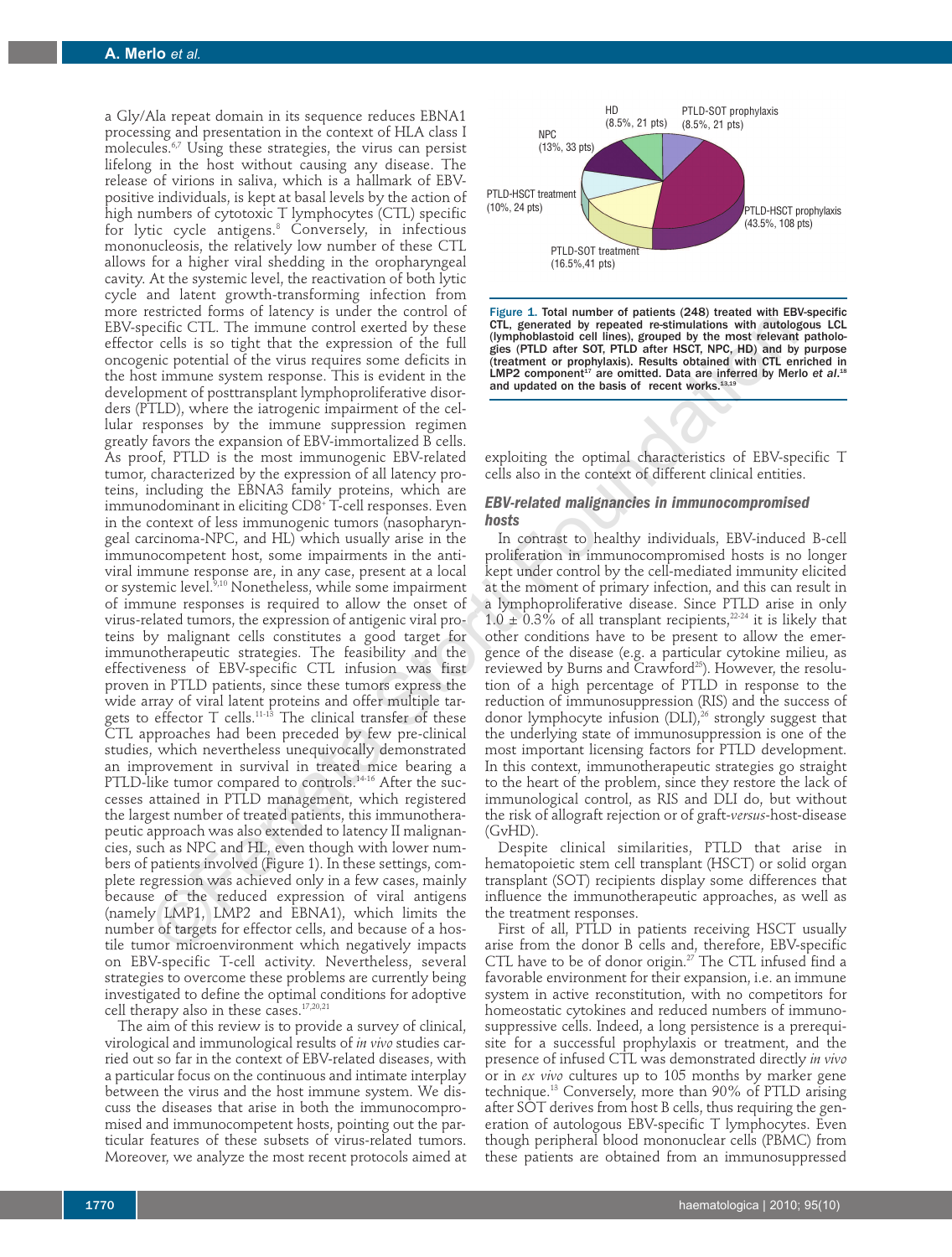environment, the establishment of virus-specific T-cell lines *in vitro* appears feasible. Moreover, a high-risk category of individuals ultimately developing PTLD is represented by EBV-seronegative patients, who lack EBV-specific precursors in their memory compartment. This is an obstacle to the generation of EBV-specific CTL, a tool which could have a crucial therapeutic role in this highrisk population. In the majority of reported cases, these limitations have been successfully overcome by the use of HLA-matched allogeneic CTL, mainly derived from the Edinburgh cryopreserved CTL bank.<sup>11</sup> These CTL can be readily infused in patients on the basis of the best HLA matching, although they are expected to present a shortterm survival in the host, as an empty niche leading to their expansion is not present and because of the induction of anti-allogeneic responses. Nevertheless, the great amount of cells infused and their strong anti-EBV activity can bypass such limits and account for the good outcome reported so far.<sup>11</sup> Another problem is represented by the continuous administration of immunosuppressive agents in SOT recipients. In this regard, to increase survival of CTL to be employed in pharmacologically immunosuppressed hosts, T cells have been recently engineered to gain resistance to calcineurin inhibitors, the most commonly used immunosuppressants, while retaining their phenotypic and functional characteristics both *in vitro* and *in vivo* in an animal model.<sup>28,29</sup>

Unlike HSCT recipients, SOT recipients received unmarked CTL (CTL precursors); in this case, the fate and the permanence of the infused allogeneic CTL has been demonstrated only in few cases by clonotyping analysis or by tetramer staining;<sup>11</sup> in the remaining patients, such information could be inferred indirectly by the regression of tumor masses, the decrease in viral load and the rise in the number of EBV-specific CTLp. One notable case was the post-mortem demonstration of male donor CTL homing to the lesion of a female recipient. $30$ 

Despite existing limitations, EBV-specific CTL have been successfully infused not only in HSCT but also in SOT recipients, both with treatment and prophylactic purposes.

In a preemptive approach, virus-specific CTL were safely administered to 108 HSCT recipients<sup>12,13,27,31-36</sup> and 21 SOT recipients.37-39 Such patients were considered at high risk to develop the disease on the basis of increased EBV DNA load, the EBV serology, and the type of transplant. No PTLD occurrence was reported at follow up, except for one patient who received cells lacking a well-defined EBV-specific component.36 In particular, the only case-control study published to date<sup>12</sup> reported that none of the 39 patients treated preemptively with EBV-CTL developed PTLD in comparison to 11.5% in the control group. Furthermore, EBV DNA load showed a significant reduction in almost every patient after CTL infusion, concomitantly with an increase in the frequency of EBV-specific CTLp.

A smaller number of patients (n=24) receiving hematopoietic stem cell transplant was treated in therapy protocols with EBV-specific CTL after refractory PTLD diagnosis, and at least 10 complete remissions were registered (Figure 2).<sup>11-13,27,31,32,34,35,40-44</sup> According to Rooney *et al.,<sup>27</sup>* the resolution of the neoplastic lesions can be ascribed to the infused CTL and not only to a concurrent reactivation of the host EBV-specific immunity, which is still impaired up to one year after transplant. In the reported studies, only 2 patients did not respond to the therapy. Notably, in

one of them,<sup>43</sup> the lack of efficacy was ascribed to the inactivity of CTL against one of the two viral isolates present in the host. Indeed, infused CTL were unable to recognize the predominant mutant virus bearing critical deletions in the regions coding for EBNA3B epitopes, which are the most represented specificities in EBV-specific T-cell lines. Therefore, despite the fact that the infused effectors derive from bulk cultures, the emergence of a mutant escape viral variant with low immunogenicity is still possible, in line with the concept of immunoediting.<sup>45</sup>

In SOT recipients, a consistent number of patients (n=41) received CTL therapeutically (Figure 2). Among all patients, only 8 were infused with autologous cells and, despite all previous treatment failure, they experienced reduction of neoplastic mass.37,46-48 The remaining 33 patients received allogeneic CTL,<sup>11,49</sup> mainly derived from the Edinburgh CTL bank in the context of a phase II clinical trial.11 This study, the only intent-to-treat trial reported so far in this field, registered 48% of clinical responses, either partial or complete, six months after infusion. The rate of response was comparable to that obtained in 46 RIS refractory patients undergoing treatment with anti-CD20 antibody.<sup>50</sup> Besides the demonstration of feasibility and success of the treatment, some significant considerations regarding the clinical outcome can be advanced. Among all the different factors, the EBV serological status, the time of onset, and the PTLD histopathology did not apparently influence the response to CTL. Furthermore, although it can be considered a hallmark of CTL activity, in this study the reduction of the viral load did not seem to reflect the clinical response to the therapy. Conversely, a higher HLA-matching between recipients and donors (which decreased the likelihood of anti-donor responses) and a greater relative percentage of infused CD4+ T-helper cells did correlate with a better clinical outcome. This latter aspect is in line with the current strategies of immunotherapy, aimed at joining the "classical" tumorspecific CD8<sup>+</sup> T-cell response to a concurrent helper CD4<sup>+</sup> T-cell response.<sup>51</sup> ony on the host as a meaning philolic lacking to decorate in the constraint follows in the host as a mean symmation in the bytwo state and physical provious transmit follows in the symmatic interaction, when the symmatic

Both in treatment and prophylaxis, no relevant sideeffects related to CTL infusion were observed, either at a systemic level or affecting the transplanted organ, thus excluding the presence of alloreactive cells in the preparations. Some considerations about treatment safety have nonetheless to be highlighted for patients with large tumor burden, since the strong immunological attack could be detrimental for the surrounding tissues. In the most impressive case described, $12$  the wide inflammatory response associated with the T-cell infiltrate determined an air flow obstruction that required tracheotomy and intubation.

Apart from patients with transplant-related immunodeficiency, EBV-related B-cell lymphomas can also arise in different immunological deficit conditions, and are, therefore, susceptible to immunotherapeutic interventions. In particular, EBV-specific CTL have been administered in a patient with DiGeorge syndrome,<sup>52</sup> a patient with primary central nervous system (CNS) B-cell lymphoma with recurrent infections, peculiar anti-EBV antibody pattern and reduced response to mitogens,<sup>53</sup> and a patient with AIDS-related lymphoma.<sup>49</sup> Once again, the CTL infusion was devoid of side-effects and produced some clinical benefits in the first 2 cases, concomitantly with an increased *ex vivo* anti-EBV CTL activity and a reduction in viral load. Notably, the patient affected by primary CNS B-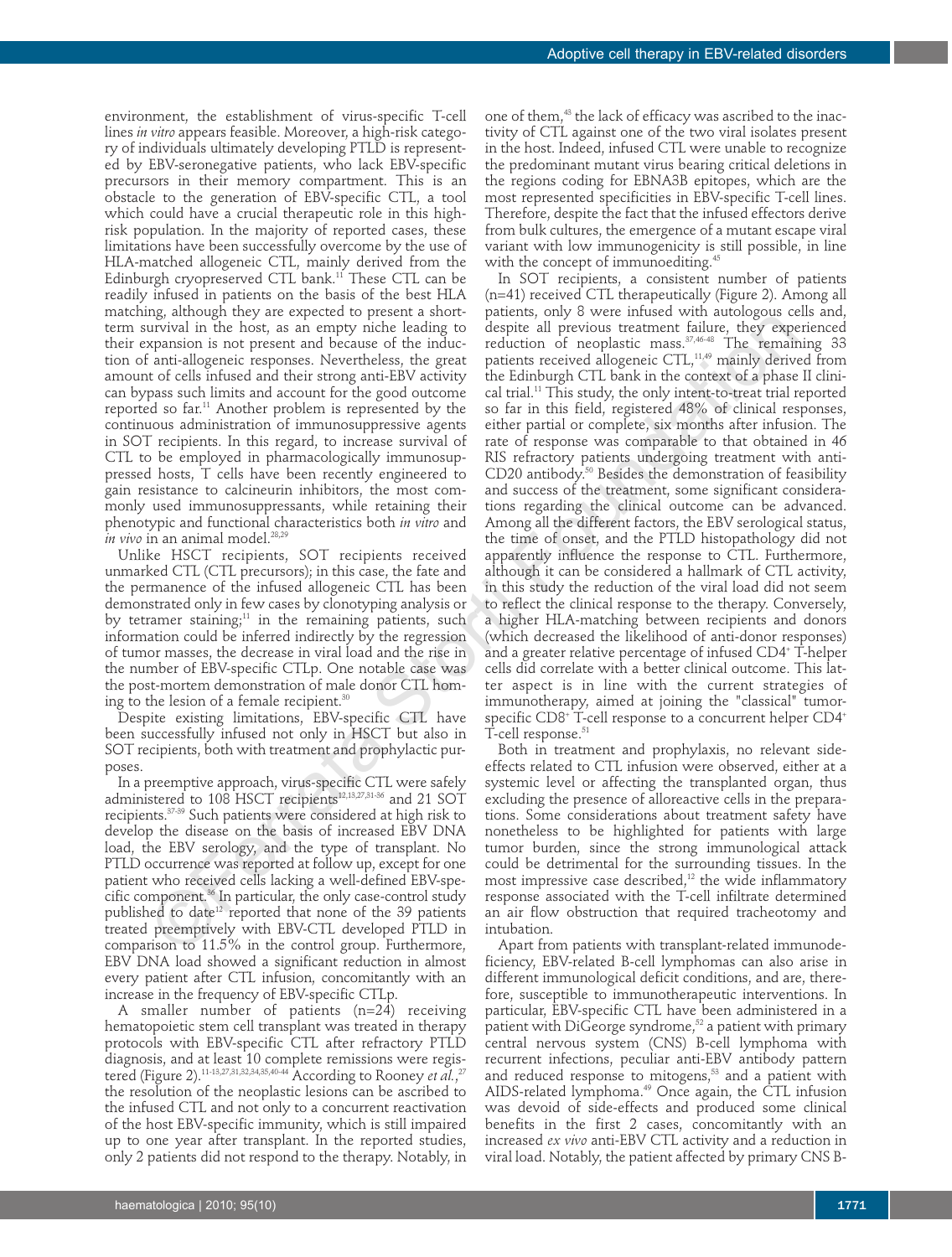cell lymphoma,<sup>53</sup> who had gone into coma despite all previous therapies, underwent steady neurological improvements and became fully conscious after the CTL infusion. Thus, clinical results demonstrated that activated CTL can cross the hematoencephalic barrier and could be considered a valid tool for the treatment of CNS EBV-related tumors, which account for 25% of AIDS-related lymphomas<sup>54</sup> and for 30% of PTLD.<sup>55</sup>

#### *EBV-related diseases in immunocompetent hosts*

Unlike posttransplant lymphoproliferative disorders, which constitute a highly immunogenic lymphoproliferation whose onset is greatly favored by the host immunodeficiency status, other EBV-related diseases can arise in immunocompetent patients. To develop successfully, these tumors have to hide themselves from immune recognition, primarily by shutting down the expression of the most immunogenic viral proteins, which belong to the EBNA3 family. As a consequence, despite the presence of a functional antigen processing and presentation machinery, NPC and HL cells are less susceptible to an immunotherapeutic attack with EBV-specific CTL. In fact, the *in vitro* expanded cultures reflect the immunodominance hierarchy of responses found in EBV-seropositive individuals, with only a minor fraction recognizing the typical proteins expressed by the tumors, like LMP1, LMP2, and EBNA1.<sup>56</sup>

Nevertheless, as healthy EBV-carriers present CTLp reactive to subdominant viral proteins, some impairments in the host immune response are likely present in patients developing HL or NPC. This can also be argued by the fact that there is a correlation between the peripheral response to tumor associated antigens, the presence of Tregs and the state of disease: in other words, the more severe the disease, the lower the frequency of tumor-specific CTLp and the higher the presence of Tregs, and *vice versa*. Moreover, the reported spontaneous resolution of a Hodgkin's lymphoma is highly suggestive of the involvement of immunological responses in the development and control of this tumor.<sup>57</sup> Indeed, in the case of Hodgkin's lymphoma, although tumor-associated antigen (TAA) responsive T cells are present at the same frequency as in healthy controls, they are poorly responsive in functional tests;58 this characteristic seems to correlate with the expression of Treg markers.<sup>59-61</sup> Moreover, tumor infiltrating lymphocytes (TIL) from EBV-unrelated but not from EBV+ Hodgkin's lymphoma were shown to exert EBV-specific T-cell responses.62,63 Similarly, TIL from NPC were shown to lack cytotoxic activity and IFNγ production,<sup>9</sup> despite the presence of an unaltered response in the blood to TAA with respect to healthy subjects. The defective host response against TAA appears to be linked to the hostile tumor microenvironment, in part orchestrated by tumor cells. In this respect, local production of the sup-



Figure 2. Diagrams show responses to treatment with EBV-specific CTL in patients with PTLD after SOT (total patients treated, 41), PTLD after HSCT (total patients treated, 24), NPC (total patients treated, 33), and HD (total patients treated, 21). CR: complete response; SD: stable disease; PD: progressive disease; NR: no response; PR: partial response; DOD: died of disease; ND: no data.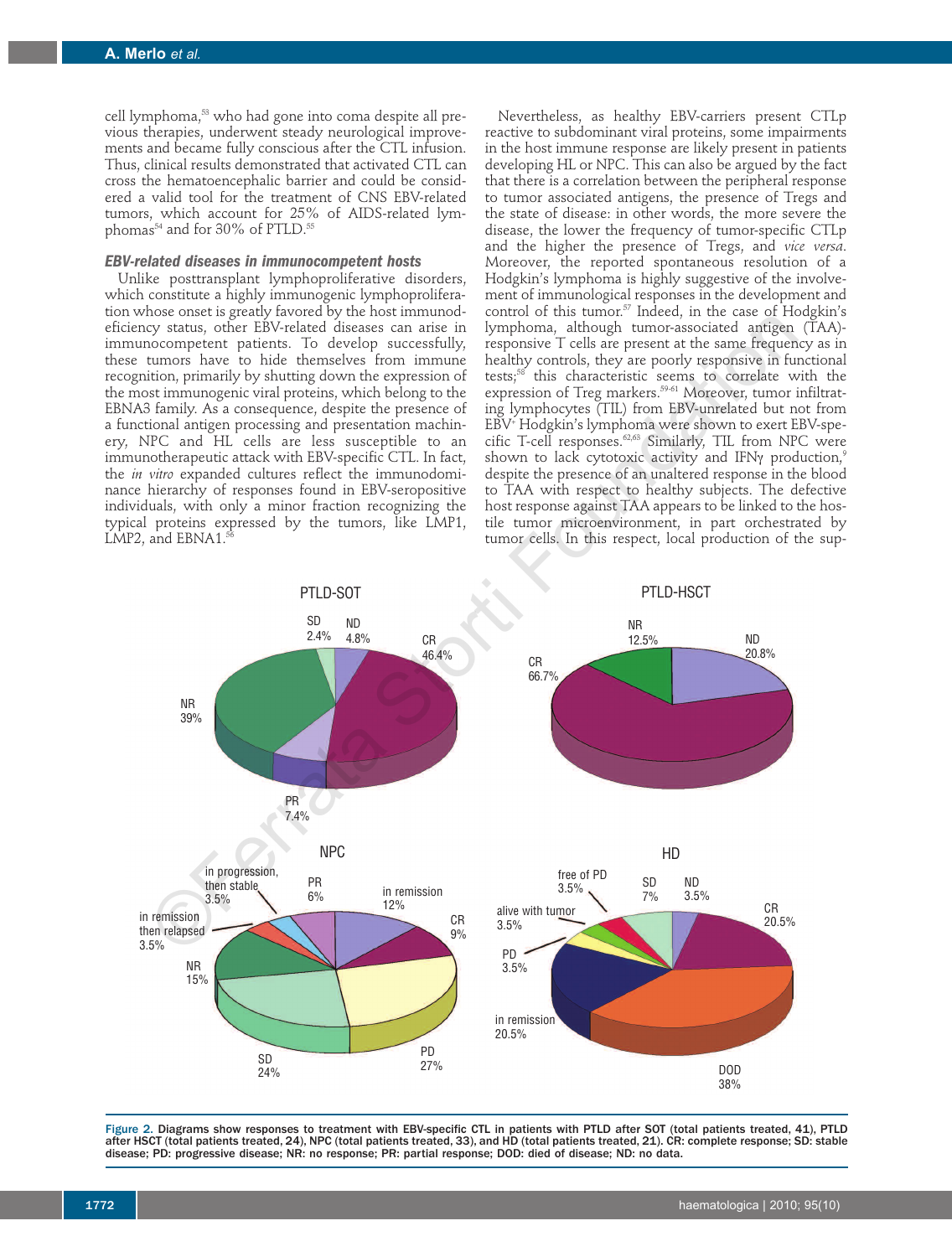pressive molecules galectin-1 or galectin-9 has been reported in Hodgkin's lymphoma and nasopharyngeal carcinoma (NPC), respectively,<sup>10,64,65</sup> and an increased presence of Treg cells has been found in both tumor types. Moreover, NPC cells are characterized by FasL or IL-10 expression, and the malignant Reed-Stenberg cells in HL lesions, by producing IL-10, TGFβ, and CCL17 (TARC), together with the surrounding inflammatory infiltrate (approximately 90-99% of the tumor mass), create an environment that promotes Th2 at the expense of Th1 responses.66 Furthermore, T lymphocytes infiltrating Hodgkin's lymphoma show a suppressive activity against peripheral blood mononuclear cells that acts through several mechanisms, namely IL-10 release, cell-to-cell interaction, and CTLA-4 expression. $60$ 

As a consequence, therapy with EBV-specific CTL for HL and NPC has less chance of success than PTLD. First, EBV-specific CTL lines are dominated by reactivity against viral proteins not expressed by these tumors. Strategies aimed at increasing the T-cell fraction specific for subdominant proteins expressed by the tumors involved transduction of antigen presenting cells (dendritic cells and lymphoblastoid cell lines, LCL) with adenoviral constructs encoding LMP2. This permitted the preferential expansion of  $T$  cells recognizing the antigen,<sup>17</sup> and mediated in turn the successful resolution of bulky diseases in Hodgkin's lymphoma as well as NK/T non-Hodgkin's lymphoma and severe chronic active Epstein-Barr virus infection (SCAEBV) patients (a total of 15), all characterized by a latency II pattern expression.

Second, once CTL reach the tumor site (paradigmatic is the percentage of specific CTL in the pleural effusion of a Hodgkin's lymphoma patient compared to that of peripheral blood -  $0.65\%$  *vs*.  $0.001\%$ ,<sup> $\sigma$ </sup> they have to overcome the inhibitory barriers to their action. This requirement should be achieved by genetically modifying T cells, with the aim of inducing expression of IL-12, a cytokine promoting the Th1 anti-tumor response, or TGFβ receptor dominant negative mutants, as described *in vitro*. 20,21

Based on these considerations, the results reported so far appear even more impressive, despite the lower success rate, than those obtained in PTLD management. In detail, clinical responses, mainly in patients with limited disease burden, were obtained after infusion of polyclonal, polyspecific CTL lines in 33 NPC patients (3 complete remissions, 3 partial remissions, and 8 stable diseases; Figure  $2)^{19,68-71}$  as well as in Hodgkin's lymphoma patients (4 complete remissions and 2 stable diseases out of 20 reported outcomes; Figure 2). $67,72-75$  Of note, these results were achieved in patients who failed previous standard treatments and by infusing cell cultures containing low percentages (< 5%) of LMP2-specific cells. Clinical responses were paralleled by a drop in the levels of circulating Epstein-Barr virus DNA, a reliable tumor marker of virusrelated malignancies. Indeed, viral load fluctuation is a fundamental parameter in NPC clinical course, since it positively correlates with the disease stage and has prognostic relevance.76 When measured, the EBV load decreased in the majority of treated patients and fell to undetectable levels in some cases, concomitantly with an increase in EBV- or LMP2-specific CTLp. However, these immunological and clinical responses proved to be shortlived, probably due to the lack of expansion of infused cells.

In contrast to HSC transplant recipients (where the

regenerating hematopoietic system represents an optimal milieu for the persistence and expansion of infused cells), in immunocompetent patients the transferred CTL have to compete with endogenous lymphocytes for cytokines and biological niches. To create a proper immunological space, similar to that obtained in melanoma patients with chemotherapy or radiation, $\frac{7}{7}$  a group of 8 NPC patients were pre-treated with anti-CD45 monoclonal antibodies,<sup>19</sup> achieving a more than 100-fold expansion and a persistence of infused cells (eight weeks) longer than that seen in previous approaches. While the achievement of a longlasting persistence of infused cell (the purpose of this study) is a prerequisite for durable clinical effects and to avoid disease relapse, nonetheless, the outcome in this setting ultimately depends on the specificity of the infused CTL. Indeed, in the series reported by Louis and colleagues,<sup>19</sup> the patient experiencing a complete response received a bulk culture with a relevant LMP2-specific component, which was lacking in some other cases.

In the case of Hodgkin's lymphoma, persistence of infused cells could be demonstrated by a gene-marking technique for as long as 12 months. $\sigma$  This result was achieved without previous lymphodepletion, probably due to the concomitant lymphopenia related to the disease. Consistently, a better clinical response was generally observed.

Epstein-Barr virus is also involved in other diseases, such as NK/T-cell lymphoma and SCAEBV. These are rare conditions, more common in Japan and East Asia, $78$  whose immunopathogenesis is not completely understood. In both conditions, NK and T cells are the target of EBV infection. Although the reduced antigen expression and the limited immunogenicity intrinsic to these cells allow them to escape immunological control, on the other hand, these characteristics mean they are not an ideal target for immunotherapeutic strategies. Nevertheless, the observations that in chronic active Epstein-Barr virus (CAEBV) patients the frequency of LMP2 CTLp and EBV-specific CTL activity are commonly found to be impaired, $79,80$  and that HSC transplant from virus seropositive donors is one of the most successful treatments, $81$  suggest a pathogenetic role for some form of immune impairment, which could be reverted by the infusion of EBV-specific T cells. This was indeed demonstrated by the successful treatment of a mild form of the disease, commonly observed in patients in the US, with EBV CTL administration.<sup>82</sup> In detail, 4 of 5 patients with mild/moderate CAEBV experienced not only normalization of anti-EBV antibody titres, but also improvement of symptoms and disease stabilization for the subsequent three years after the treatment, in contrast with the progressive worsening of the quality of life commonly observed during the course of the disease. Conversely, in the case of severe CAEBV, no clinical improvement was observed in 2 of 3 treated patients, despite some transient viral and immunological responses.<sup>83,84</sup> In this case, although the feasibility of generating and expanding functional EBV CTL *in vitro* is maintained, it is likely that an imbalanced immunological environment may ultimately hamper their *in vivo* activity. Exhimited parallel and the method base and distance and distance the parallel and the controllel and the controllel and the controllel and the controllel and the controllel and the controllel and the controllel and the co

> Encouraging results, although not conclusive due to the low number and the heterogeneity of patients, were obtained in the unique study focusing on natural killer/Tcell lymphoma:<sup>85</sup> in this setting, CTL infusion proved to be safe and in 2 of 3 cases a clinical response has been reported, thus indicating that adoptive immunotherapy could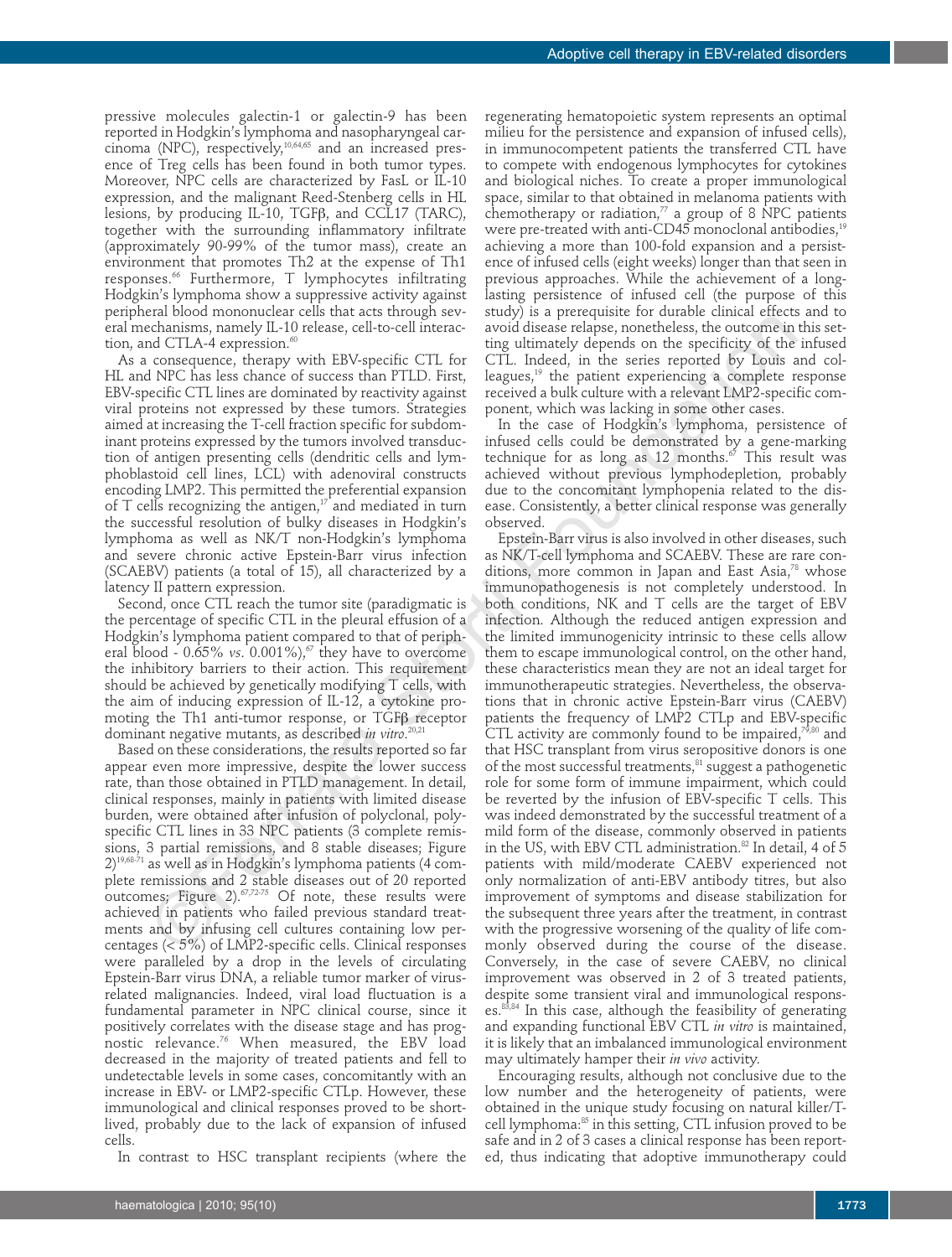represent an alternative therapeutic choice in relapsed disease, which usually has a very poor prognosis. As previously reported for NPC and Hodgkin's lymphoma, new protocols are currently under investigation to generate CTL lines enriched in specificities for the antigens expressed by these diseases, namely LMP1, LMP2 and EBNA1. The attention has been focused on cytotoxic CD4+ T cells, which proved to be effective, at least *in vitro*, not only against EBV LCL but also, more importantly, against infected NK or T cells, the natural target in NK/Tcell lymphoma and CAEBV.<sup>86,87</sup> Such observations differ from the previous reports related to these diseases<sup>82-85</sup> which only demonstrated the activity against LCL that express a larger pattern of viral antigen and costimulatory molecules than EBV-infected NK/T cells.

## **Conclusions**

Immunotherapy of EBV-related malignancies, together with melanoma, can be regarded as a paradigmatic example of the potential use of adoptive T-cell therapy.<sup>88</sup> The success of EBV-specific adoptive cell therapy (ACT) relies on numerous, lucky circumstances. First of all, in this case tumor-associated antigens are viral proteins, in particular those associated with the latent cycle, and, more importantly, they are non-self so that there is no need to break the host immune tolerance. Moreover, EBV-specific CTL can be easily reactivated from almost all donors, since 95% of the adult population worldwide is EBV-seropositive and harbors in the memory compartment a relatively high frequency of specific precursors (0.05-1% of the circulating memory CD8+ T cells in healthy carriers without previous history of infectious mononucleosis are specific for latent EBV epitopes).<sup>89</sup> Moreover, the need for a suitable antigen presenting cell is satisfied by the availability of LCL, B-cell lines carrying the virus and displaying the complete array of latency-associated proteins (latency III phenotype). This model, which closely resembles PTLD, is easy to handle *in vitro* and to translate to a pre-clinical setting.<sup>14</sup> All these characteristics contributed to the success of EBV-specific CTL, especially in the case of PTLD. However, these results were obtained in a relatively uncommon disease. Moreover, this methodology requires highly specialized facilities and trained personnel, thus limiting the wide diffusion of this approach. Efforts are currently being made to overcome the technical limitations intrinsic to the protocol (namely, the time required to generate CTL cultures) and to broaden the field of action of CTL. The creation of the CTL bank in Edinburgh fulfilled the first requirement, providing CTL lines as an offthe-shelf product ready to be promptly infused into patients on the basis of the best HLA-matching. Furthermore, an increasing number of new protocols appears to shorten the time required for CTL generation, not exclusively in the field of EBV.90-93 Such approaches allow not only the time lag between diagnosis and treatment to be shortened, but also CTL to be produced at a less differentiated stage for infusion, thus allowing a longer *in vivo* persistence of EBV-specific effectors.<sup>94</sup> Another strategy to improve EBV immunotherapy could rely on "new" virus-associated antigens to be exploited as targets. Bulk cultures infused so far are constituted primarily by CD8+ T cells, which are mainly directed against the immunodominant latent proteins belonging to the EBNA3 s altree metric with a metric continuous continuous continuous continuous continuous continuous continuous continuous continuous continuous continuous continuous continuous continuous continuous continuous continuous cont

family. Responses directed against subdominant antigens, like LMP2, have been achieved by genetically modifying the APC. Furthermore, attention has been mainly focused on latent antigens, and, in some cases, the generation of responses against late lytic antigens has been prevented by the use of acyclovir-cultured LCL as  $APC.^{\sigma}$  However, the evidence that a fraction of tumor cells undergoes lytic cycle in the context of PTLD and NPC implies that lytic antigens could also be regarded as potential targets. In particular, targeting of lytic antigens could effectively block *de novo* infection and thus could be important in a prophylactic setting in patients at high risk to develop PTLD. Moreover, despite the fact that cells undergoing lytic cycle could escape immune recognition through partial HLA class I and II downregulation and are in any case committed to die, viral proteins released by this minor fraction of cells could be taken up by neighboring tumor cells and therefore sensitize them to the immune attack. This could resemble what was seen *in vitro* with LCL cultures by Adhikary and colleagues.<sup>95</sup> Among lytic antigens, a suitable target might be represented by the BARF1 protein, which has been demonstrated to be secreted by infected cells,96 and to induce CD8+ and CD4+ T-cell responses in NPC patients.<sup>97</sup> Moreover, to underline the importance of lytic antigens, they have been recently demonstrated to be immunodominant in the  $CD4$ <sup>+</sup> T-cell response.<sup>95,98</sup> In this regard, CD4+ T cells are now emerging as something more than "simple" helper cells. Indeed, they can be endowed with cytotoxic activity, as demonstrated not only *in vitro* but also directly *ex vivo*, especially in the context of viral diseases.<sup>99</sup> Moreover, tumor regression by  $CD4$ <sup>+</sup> T cells alone was demonstrated in mouse models of Burkitt's lymphoma,100 and gamma-herpesvirus induced lymphoma,101 and, more recently, in the context of ACT against human melanoma. In particular, the importance of CD4+ T cells has been recently underlined by the correlation of clinical responses with the percentage of CD4<sup>+</sup> T cells infused in patients with EBV-related  $\text{PTLD}$ ,<sup>11</sup> and by the complete regression of metastatic lesions in a refractory melanoma patient following the infusion of an NY-ESO-1-specific  $CD4$ <sup>+</sup> T-cell clone.<sup>102</sup> In both cases, the activity was merely supposed to depend on the helper function of  $CD4$ <sup>+</sup>  $\dot{T}$  cells, without considering a possible direct, cytotoxic effect of the infused effectors.

Exquisitely in the context of EBV-associated malignancies, CD4+ T-cell responses against latent proteins also seem to acquire more importance. The immunological control exerted by EBNA1-specific CD4<sup>+</sup> is crucial, since a loss of this response was recently demonstrated in patients with EBV-associated lymphomas,<sup>103</sup> and children with Burkitt's lymphoma.<sup>104</sup> These findings, together with the fact that EBNA1 expression is associated with all types of EBV latency and generally does not induce an important CD8+ T-cell response, suggest, in principle, a primary role for EBNA1-specific CD4<sup>+</sup> T-cell lines in adoptive T-cell therapy for all EBV-related tumors, irrespective of the latency phenotype.

In any case, the success of EBV-specific T cells, the relatively non-problematic generation and, primarily, the long-lasting persistence of the infused cells (mainly in PTLD developing after HSCT) prompted researchers to exploit this system in other clinical settings. By modification of the APC, Leen *et al.* simultaneously generated CTL specific for viruses implicated in the morbidity of transplanted patients, namely EBV, CMV and adenovirus.105,106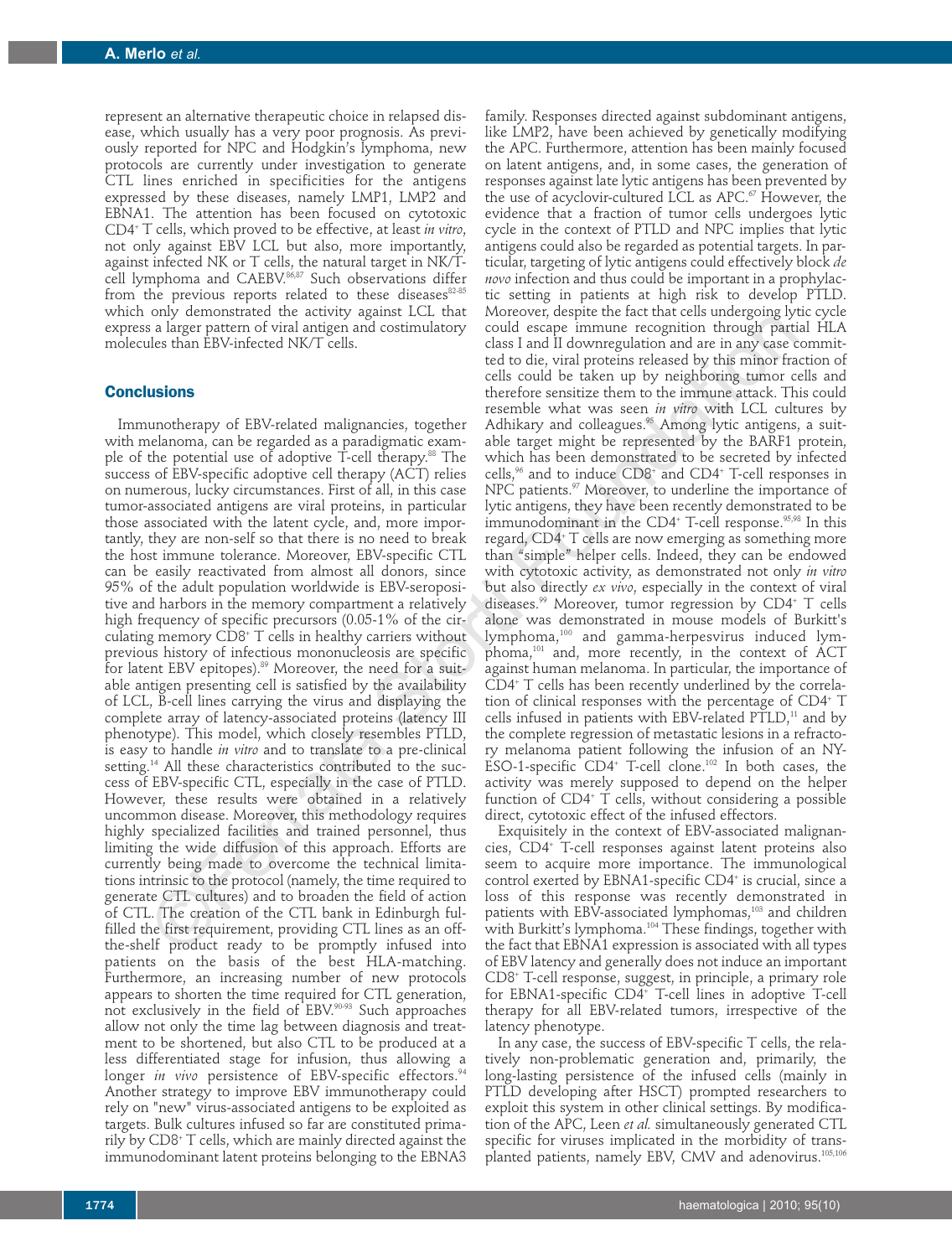EBV-specific CTL were exploited also against different malignancies, by introducing new specificity through TCR or chimeric antigen receptor (CAR) transfer.107 In particular, successful treatment was achieved in glioma patients with the infusion of EBV-specific CTL transduced with anti-GD2 CAR.108,109 These CTL, along with the newly acquired specificity for glioma, retained the capacity to recognize viral antigens. Thus, the antigenic stimulation exerted by EBV-infected B cells *in vivo* provided EBV-specific CTL a survival advantage with respect to autologous CAR-transduced activated T cells. Therefore, the peculiar characteristics of the interaction between EBV and the host immune system could transform the virus from a simple target of CTL action to an effective means of sustaining EBV-specific CTL endowed with new specificities.

Overall, these recent results look forward to a broader

use of this approach, which may result clinically relevant also in diseases which are not virus-related. As we learn more about the intimate host-virus interplay, the wider potential of EBV-specific CTL is becoming clearer and future successes of the clinical use of adoptive cell therapy are, therefore, expected.

# **Authorship and Disclosures**

*The information provided by the authors about contributions from persons listed as authors and in acknowledgments is available with the full text of this paper at www.haematologica.org.*

*Financial and other disclosures provided by the authors using the ICMJE (www.icmje.org) Uniform Format for Disclosure of Competing Interests are also available at www.haematologica.org.*

### **References**

- 1. Ressing ME, Horst D, Griffin BD, Tellam J, Zuo J, Khanna R, et al. Epstein-Barr virus evasion of CD8(+) and CD4(+) T cell immunity via concerted actions of multiple gene products. Semin Cancer Biol. 2008;18(6):397-408.
- 2. Sauce D, Larsen M, Curnow SJ, Leese AM, Moss PA, Hislop AD, et al. EBV-associated mononucleosis leads to long-term global deficit in T-cell responsiveness to IL-15. Blood. 2006;108(1):11-8.
- 3. Hjalgrim H, Askling J, Rostgaard K, Hamilton-Dutoit S, Frisch M, Zhang JS, et al. Characteristics of Hodgkin's lymphoma after infectious mononucleosis. N Engl J Med. 2003;349(14):1324-32.
- 4. Keating S, Prince S, Jones M, Rowe M. The lytic cycle of Epstein-Barr virus is associated with decreased expression of cell surface major histocompatibility complex class I and class II molecules. J Virol. 2002; 76(16):8179-88.
- 5. Hislop AD, Ressing ME, van Leeuwen D, Pudney VA, Horst D, Koppers-Lalic D, et al. A CD8+ T cell immune evasion protein specific to Epstein-Barr virus and its close relatives in Old World primates. J Exp Med. 2007;204(8):1863-73.
- 6. Tellam J, Connolly G, Green KJ, Miles JJ, Moss DJ, Burrows SR, et al. Endogenous presentation of CD8+ T cell epitopes from Epstein-Barr virus-encoded nuclear antigen 1. J Exp Med. 2004;199(10):1421-31.
- 7. Voo KS, Fu T, Wang HY, Tellam J, Heslop HE, Brenner MK, et al. Evidence for the presentation of major histocompatibility complex class I-restricted Epstein-Barr virus nuclear antigen 1 peptides to CD8+ T lymphocytes. J Exp Med. 2004;199(4):459- 70.
- 8. Hislop AD, Kuo M, Drake-Lee AB, Akbar AN, Bergler W, Hammerschmitt N, et al. Tonsillar homing of Epstein-Barr virus-specific CD8+ T cells and the virus-host balance. J Clin Invest. 2005;115(9):2546-55.
- 9. Li J, Zeng XH, Mo HY, Rolen U, Gao YF, Zhang XS, et al. Functional Inactivation of<br>EBV-Specific T-Lymphocytes in T-Lymphocytes in Nasopharyngeal Carcinoma: Implications for Tumor Immunotherapy. PLoS ONE. 2007;2(11):e1122.
- 10. Gandhi MK, Moll G, Smith C, Dua U, Lambley E, Ramuz O, et al. Galectin-1 mediated suppression of Epstein-Barr virus

specific T-cell immunity in classic Hodgkin lymphoma. Blood. 2007;110(4):1326-9.

- 11. Haque T, Wilkie GM, Jones MM, Higgins CD, Urquhart G, Wingate P, et al. Allogeneic cytotoxic T-cell therapy for EBV-positive posttransplantation lymphoproliferative disease: results of a phase 2 multicenter clinical trial. Blood. 2007; 110(4):1123-31.
- 12. Rooney CM, Smith CA, Ng CY, Loftin SK, Sixbey JW, Gan Y, et al. Infusion of cytotoxic T cells for the prevention and treatment of Epstein-Barr virus-induced lymphoma in allogeneic transplant recipients. Blood. 1998;92(5):1549-55.
- 13. Heslop HE, Slobod KS, Pule MA, Hale GA, Rousseau A, Smith CA, et al. Long term outcome of EBV specific T-cell infusions to prevent or treat EBV-related lymphoproliferative disease in transplant recipients. Blood. 2010;115(5):925-35.
- 14. Lacerda JF, Ladanyi M, Louie DC, Fernandez JM, Papadopoulos EB, O'Reilly RJ. Human Epstein-Barr virus (EBV)-specific cytotoxic T lymphocytes home preferentially to and induce selective regressions of autologous EBV-induced B cell lymphoproliferations in xenografted C.B-17 scid/scid mice. J Exp Med. 1996;183(3): 1215-28. ©Ferrata Storti Foundation
	- 15. Buchsbaum RJ, Fabry JA, Lieberman J. EBV-specific cytotoxic T lymphocytes protect against human EBV-associated lymphoma in scid mice. Immunol Lett. 1996;52(2-3):145-52.
	- 16. Boyle TJ, Berend KR, DiMaio JM, Coles RE, Via DF, Lyerly HK. Adoptive transfer of cytotoxic T lymphocytes for the treatment of transplant-associated lymphoma. Surgery. 1993;114(2):218,25; discussion 226.
	- 17. Bollard CM, Gottschalk S, Leen AM, Weiss H, Straathof KC, Carrum G, et al. Complete responses of relapsed lymphoma following genetic modification of tumor-antigen presenting cells and T-lymphocyte transfer. Blood. 2007;110(8):2838- 45.
	- 18. Merlo A, Turrini R, Dolcetti R, Zanovello P, Amadori A, Rosato A. Adoptive cell therapy against EBV-related malignancies: a survey of clinical results. Expert Opin Biol Ther. 2008;8(9):1265-94.
	- 19. Louis CU, Straathof K, Bollard CM, Gerken C, Huls MH, Gresik MV, et al. Enhancing the in vivo expansion of adoptively transferred EBV-specific CTL with lymphodepleting CD45 monoclonal anti-

bodies in NPC patients. Blood. 2009;113(11):2442-50.

- 20. Bollard CM, Rossig C, Calonge MJ, Huls MH, Wagner HJ, Massague J, et al. Adapting a transforming growth factor beta-related tumor protection strategy to enhance antitumor immunity. Blood. 2002;99(9):3179-87.
- 21. Wagner HJ, Bollard CM, Vigouroux S, Huls MH, Anderson R, Prentice HG, et al. A strategy for treatment of Epstein-Barr virus-positive Hodgkin's disease by targeting interleukin 12 to the tumor environment using tumor antigen-specific T cells. Cancer Gene Ther. 2004;11(2):81-91.
- 22. Curtis RE, Travis LB, Rowlings PA, Socie G, Kingma DW, Banks PM, et al. Risk of lymphoproliferative disorders after bone marrow transplantation: a multi-institutional study. Blood. 1999;94(7):2208-16.
- Opelz G, Dohler B. Lymphomas after solid organ transplantation: a collaborative transplant study report. Am J Transplant. 2004;4(2):222-30.
- Knight JS, Tsodikov A, Cibrik DM, Ross CW, Kaminski MS, Blayney DW. Lymphoma after solid organ transplantation: risk, response to therapy, and survival at a transplantation center. J Clin Oncol. 2009;27(20):3354-62.
- 25. Burns DM, Crawford DH. Epstein-Barr virus-specific cytotoxic T-lymphocytes for adoptive immunotherapy of post-transplant lymphoproliferative disease. Blood Rev. 2004;18(3):193-209.
- 26. Papadopoulos EB, Ladanyi M, Emanuel D, Mackinnon S, Boulad F, Carabasi MH, et al. Infusions of donor leukocytes to treat Epstein-Barr virus-associated lymphoproliferative disorders after allogeneic bone marrow transplantation. N Engl J Med. 1994;330(17):1185-91.
- 27. Rooney CM, Smith CA, Ng CY, Loftin S, Li C, Krance RA, et al. Use of gene-modified virus-specific T lymphocytes to control Epstein-Barr-virus-related lymphoproliferation. Lancet. 1995;345(8941):9-13.
- 28. Brewin J, Mancao C, Straathof K, Karlsson H, Samarasinghe S, Amrolia PJ, et al. Generation of EBV-specific cytotoxic Tcells that are resistant to calcineurin inhibitors for the treatment of post-transplant lymphoproliferative disease. Blood. 2009;114(23):4792-803.
- 29. De Angelis B, Dotti G, Quintarelli C, Huye LE, Zhang L, Zhang M, et al. Generation of Epstein-Barr-virus-specific cytotoxic T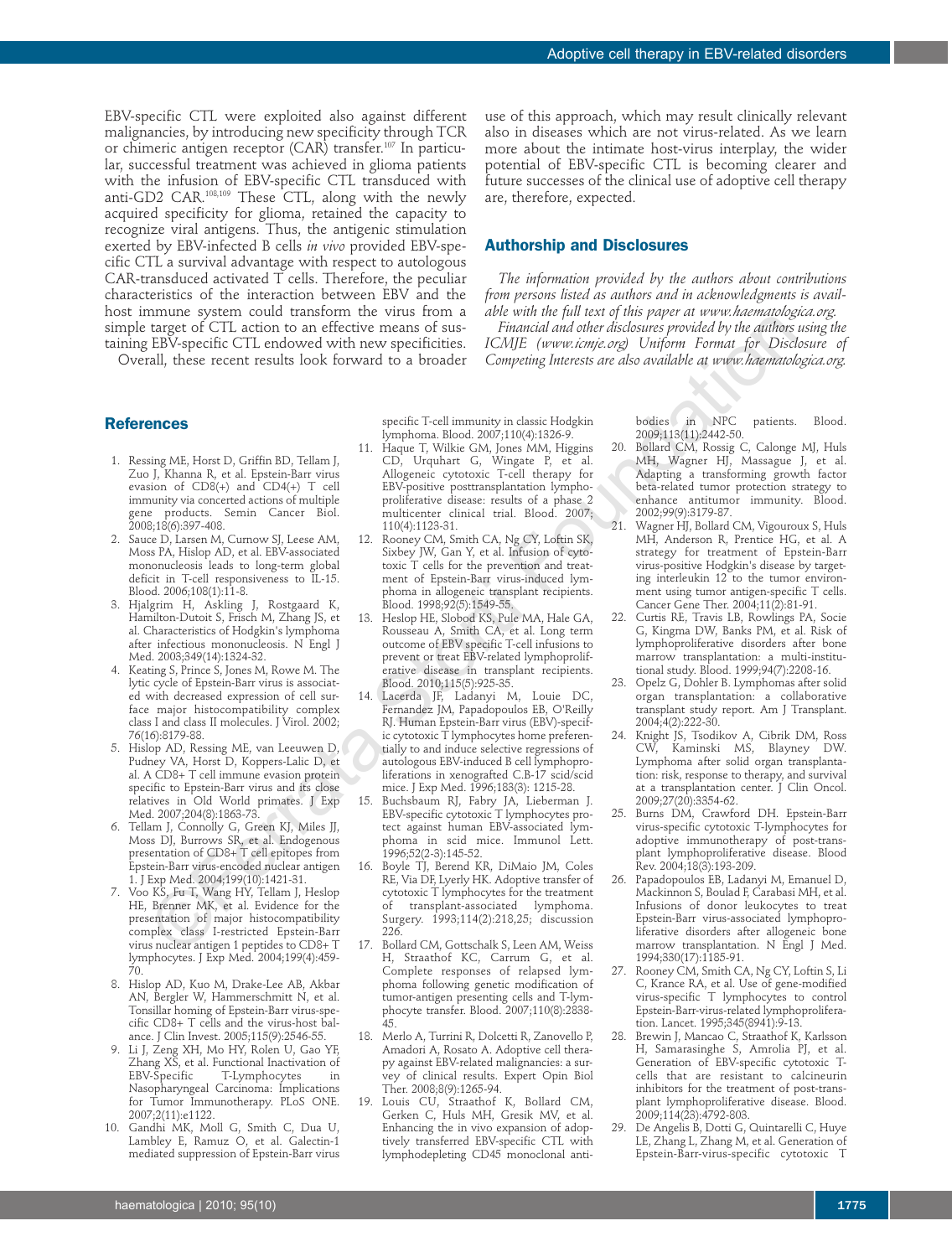lymphocytes resistant to the immunosuppressive drug tacrolimus (FK506). Blood. 2009;114(23):4784-91.

- 30. Gandhi MK, Wilkie GM, Dua U, Mollee PN, Grimmett K, Williams T, et al. Immunity, homing and efficacy of allogeneic adoptive immunotherapy for posttransplant lymphoproliferative disorders. Am J Transplant. 2007;7(5):1293-9.
- 31. Gottschalk S, Heslop HE, Rooney CM. Adoptive immunotherapy for EBV-associated malignancies. Leuk Lymphoma. 2005;46(1):1-10.
- 32. Liu Z, Savoldo B, Huls H, Lopez T, Gee A, Wilson J, et al. Epstein-Barr virus (EBV) specific cytotoxic T lymphocytes for the prevention and treatment of EBV-associated post-transplant lymphomas. Recent Results Cancer Res. 2002;159:123-33.
- 33. Heslop HE, Ng CY, Li C, Smith CA, Loftin SK, Krance RA, et al. Long-term restoration of immunity against Epstein-Barr virus infection by adoptive transfer of genemodified virus-specific T lymphocytes. Nat Med. 1996;2(5):551-5.
- 34. Comoli P, Basso S, Zecca M, Pagliara D, Baldanti F, Bernardo ME, et al. Preemptive therapy of EBV-related lymphoproliferative disease after pediatric haploidentical stem cell transplantation. Am J Transplant.  $2007.7(6)$  $1648-55$
- 35. Comoli P, Basso S, Labirio M, Baldanti F, Maccario R, Locatelli F. T cell therapy of Epstein-Barr virus and adenovirus infections after hemopoietic stem cell transplant. Blood Cells Mol Dis. 2008;40(1):68-  $\frac{1}{2}0$ .
- 36. Gustafsson A, Levitsky V, Zou JZ, Frisan T, Dalianis T, Ljungman P, et al. Epstein-Barr virus (EBV) load in bone marrow transplant recipients at risk to develop posttransplant lymphoproliferative disease: prophylactic infusion of EBV-specific cytotoxic T cells. Blood. 2000;95(3):807-14.
- 37. Savoldo B, Goss JA, Hammer MM, Zhang L, Lopez T, Gee AP, et al. Treatment of solid organ transplant recipients with autologous Epstein Barr virus-specific cytotoxic T lymphocytes (CTLs). Blood. 2006;108(9):2942-9.
- 38. Comoli P, Labirio M, Basso S, Baldanti F, Grossi P, Furione M, et al. Infusion of autologous Epstein-Barr virus (EBV)-specific cytotoxic T cells for prevention of EBVrelated lymphoproliferative disorder in solid organ transplant recipients with evidence of active virus replication. Blood. 2002;99(7):2592-8.
- Haque T, Amlot PL, Helling N, Thomas JA, Sweny P, Rolles K, et al. Reconstitution of EBV-specific T cell immunity in solid organ transplant recipients. J Immunol. 1998; 160(12):6204-9.
- 40. Wagner HJ, Cheng YC, Huls MH, Gee AP, Kuehnle I, Krance RA, et al. Prompt versus preemptive intervention for EBV lymphoproliferative disease. Blood. 2004;103(10): .<br>3979-81.
- 41. Pakakasama S, Eames GM, Morriss MC, Huls MH, Rooney CM, Heslop HE, et al. Treatment of Epstein-Barr virus lymphoproliferative disease after hematopoietic stem-cell transplantation with hydroxyurea and cytotoxic T-cell lymphocytes. Transplantation. 2004;78(5):755-7.
- 42. Imashuku S, Goto T, Matsumura T, Naya M, Yamori M, Hojo M, et al. Unsuccessful CTL transfusion in a case of post-BMT Epstein-Barr virus-associated lymphoproliferative disorder (EBV-LPD). Bone Marrow Transplant. 1997;20(4):337-40.
- 43. Gottschalk S, Ng CY, Perez M, Smith CA,

Sample C, Brenner MK, et al. An Epstein-Barr virus deletion mutant associated with fatal lymphoproliferative disease unresponsive to therapy with virus-specific CTLs. Blood. 2001;97(4):835-43.

- 44. Rooney CM, Roskrow MA, Smith CA, Brenner MK, Heslop HE. Immunotherapy for Epstein-Barr virus-associated cancers. J Natl Cancer Inst Monogr. 1998;(23):89-93.
- 45. Smyth MJ, Dunn GP, Schreiber RD. Cancer immunosurveillance and immunoediting: the roles of immunity in suppressing tumor development and shaping tumor<br>immunogenicity. Adv Immunol. immunogenicity. 2006;90:1-50.
- 46. Khanna R, Bell S, Sherritt M, Galbraith A, Burrows SR, Rafter L, et al. Activation and adoptive transfer of Epstein-Barr virus-specific cytotoxic T cells in solid organ transplant patients with posttransplant lymphoproliferative disease. Proc Natl Acad Sci USA. 1999;96(18):10391-6.
- 47. Comoli P, Maccario R, Locatelli F, Valente U, Basso S, Garaventa A, et al. Treatment of EBV-related post-renal transplant lymphoproliferative disease with a tailored regimen including EBV-specific T cells. Am J Transplant. 2005;5(6):1415-22.
- Sherritt MA, Bharadwaj M, Burrows JM, Morrison LE, Elliott SL, Davis JE, et al. Reconstitution of the latent T-lymphocyte response to Epstein-Barr virus is coincident with long-term recovery from posttrans-<br>plant lymphoma after adoptive plant lymphoma after adoptive immunotherapy. Transplantation. 2003; 75(9):1556-60. point and the storting in the store in the store in the store in the store in the store in the store in the store in the store in the store in the store in the store in the store in the store in the store in the store in
	- Sun Q, Burton R, Reddy V, Lucas KG. Safety of allogeneic Epstein-Barr virus (EBV)-specific cytotoxic T lymphocytes for patients with refractory EBV-related lymphoma. Br J Haematol. 2002;118(3):799- 808.
	- 50. Choquet S, Leblond V, Herbrecht R, Socie G, Stoppa AM, Vandenberghe P, et al. Efficacy and safety of rituximab in B-cell post-transplantation lymphoproliferative disorders: results of a prospective multicenter phase 2 study. Blood. 2006;107(8): 3053-7.
	- 51. Muranski P, Restifo NP. Adoptive immunotherapy of cancer using CD4(+) T cells. Curr Opin Immunol. 2009;21(2):200- 8.
	- 52. Hong R, Shen V, Rooney C, Hughes DP, Smith C, Comoli P, et al. Correction of DiGeorge anomaly with EBV-induced lymphoma by transplantation of organ-cultured thymus and Epstein-Barr-specific cytotoxic T lymphocytes. Clin Immunol. 2001;98(1):54-61.
	- 53. Wynn RF, Arkwright PD, Haque T, Gharib MI, Wilkie G, Morton-Jones M, et al. Treatment of Epstein-Barr-virus-associated primary CNS B cell lymphoma with allogeneic T-cell immunotherapy and stem-cell transplantation. Lancet Oncol. 2005;6(5): 344-6.
	- 54. Rezk SA, Weiss LM. Epstein-Barr virusassociated lymphoproliferative disorders. Hum Pathol. 2007;38(9):1293-304.
	- 55. Taylor AL, Marcus R, Bradley JA. Posttransplant lymphoproliferative disorders (PTLD) after solid organ transplantation. Crit Rev Oncol Hematol. 2005;56(1):155- 67.
	- 56. Murray RJ, Kurilla MG, Brooks JM, Thomas WA, Rowe M, Kieff E, et al. Identification of target antigens for the human cytotoxic T cell response to Epstein-Barr virus (EBV): implications for the immune control of EBV-positive malignancies. J Exp Med. 1992;176(1):157-68.
- 57. Wilson WM, Dua U, Grigg AP, Gandhi MK. Correlation of T-cell immune response with spontaneous resolution and subsequent relapse of Hodgkin's lymphoma Leuk Lymphoma. 2006;47(5):871-6.
- 58. Gandhi MK, Lambley E, Duraiswamy J, Dua U, Smith C, Elliott S, et al. Expression of LAG-3 by tumor-infiltrating lymphocytes is coincident with the suppression of latent membrane antigen-specific CD8+ Tcell function in Hodgkin lymphoma patients. Blood. 2006;108(7):2280-9.
- 59. Lau KM, Cheng SH, Lo KW, Lee SA, Woo JK, van Hasselt CA, et al. Increase in circulating Foxp3+CD4+CD25(high) regulatory T cells in nasopharyngeal carcinoma patients. Br J Cancer. 2007;96(4):617-22.
	- Marshall NA, Christie LE, Munro LR, Culligan DJ, Johnston PW, Barker RN, et al. Immunosuppressive regulatory T cells are abundant in the reactive lymphocytes of Hodgkin lymphoma. Blood. 2004;103(5): 1755-62.
- 61. Marshall NA, Culligan DJ, Tighe J, Johnston PW, Barker RN, Vickers MA. The relationships between Epstein-Barr virus latent membrane protein 1 and regulatory T cells in Hodgkin's lymphoma. Exp Hematol. 2007;35(4):596-604.
- 62. Frisan T, Sjoberg J, Dolcetti R, Boiocchi M, De Re V, Carbone A, et al. Local suppression of Epstein-Barr virus (EBV)-specific cytotoxicity in biopsies of EBV-positive Hodgkin's disease. Blood. 1995;86(4):1493- 501.
- 63. Dolcetti R, Frisan T, Sjoberg J, De Campos-Lima PO, Pisa P, De Re V, et al. Identification and characterization of an Epstein-Barr virus-specific T-cell response in the pathologic tissue of a patient with Hodgkin's disease. Cancer Res. 1995; 55(16):3675-81.
- Juszczynski P, Ouyang J, Monti S, Rodig SJ, Takeyama K, Abramson J, et al. The AP1 dependent secretion of galectin-1 by Reed Sternberg cells fosters immune privilege in classical Hodgkin lymphoma. Proc Natl Acad Sci USA. 2007;104(32):13134-9.
- 65. Klibi J, Niki T, Riedel A, Pioche-Durieu C, Souquere S, Rubinstein E, et al. Blood diffusion and Th1-suppressive effects of galectin-9-containing exosomes released by Epstein-Barr virus-infected nasopharyngeal carcinoma cells. Blood. 2009;113(9): 1957-66.
- 66. Khan G. Epstein-Barr virus, cytokines, and inflammation: a cocktail for the pathogenesis of Hodgkin's lymphoma? Exp Hematol. 2006;34(4):399-406.
- 67. Bollard CM, Aguilar L, Straathof KC, Gahn B, Huls MH, Rousseau A, et al. Cytotoxic T lymphocyte therapy for Epstein-Barr virus+ Hodgkin's disease. J Exp Med. 2004; 200(12):1623-33.
- 68. Comoli P, De Palma R, Siena S, Nocera A, Basso S, Del Galdo F, et al. Adoptive transfer of allogeneic Epstein-Barr virus (EBV) specific cytotoxic T cells with in vitro antitumor activity boosts LMP2-specific immune response in a patient with EBVrelated nasopharyngeal carcinoma. Ann Oncol. 2004;15(1):113-7.
- 69 Comoli P, Pedrazzoli P, Maccario R, Basso S, Carminati O, Labirio M, et al. Cell therapy of stage IV nasopharyngeal carcinoma with autologous Epstein-Barr virus-targeted cytotoxic T lymphocytes. J Clin Oncol. 2005;23(35):8942-9.
- 70. Chua D, Huang J, Zheng B, Lau SY, Luk W, Kwong DL, et al. Adoptive transfer of autologous Epstein-Barr virus-specific cytotoxic T cells for nasopharyngeal carci-